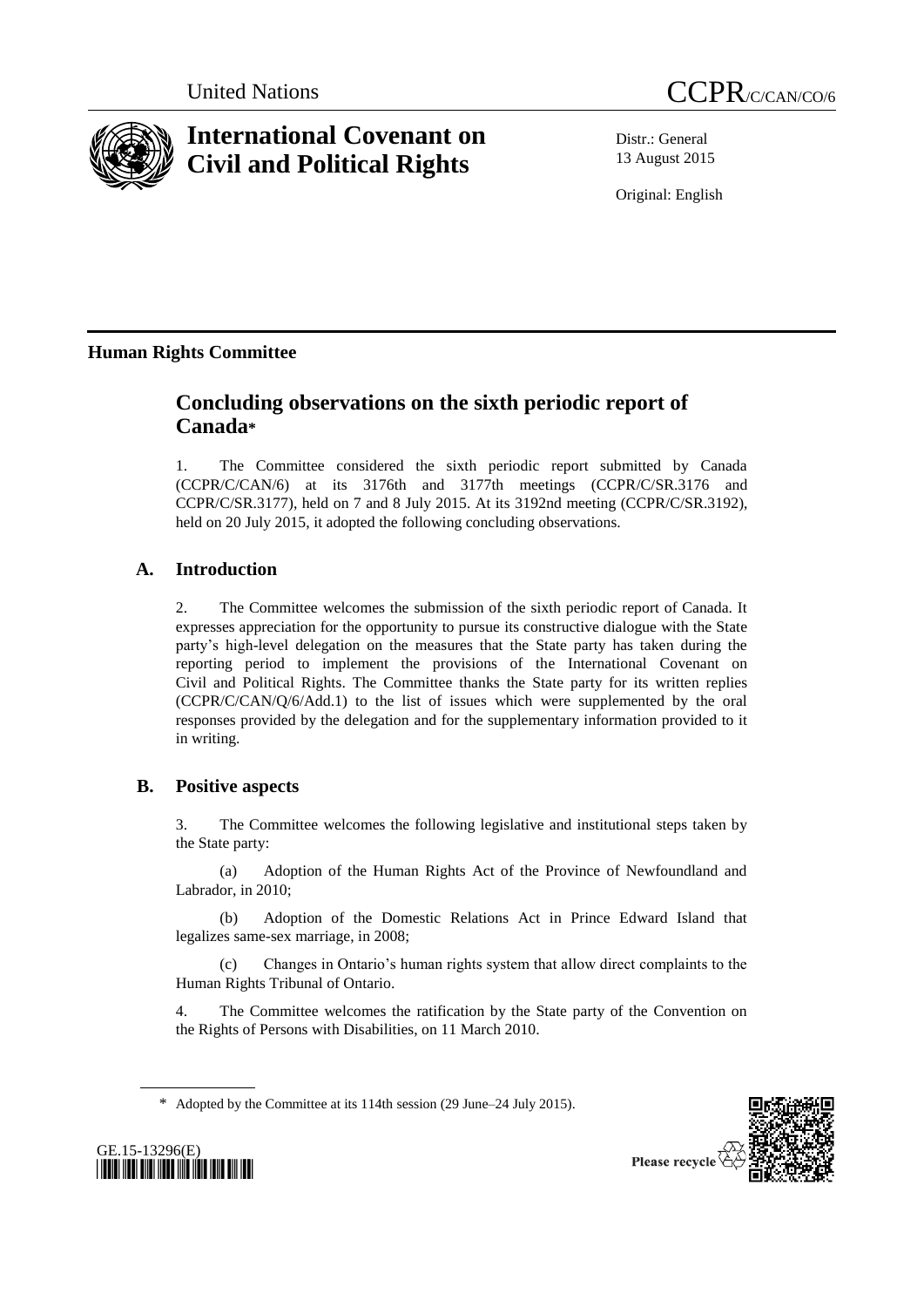### **C. Principal matters of concern and recommendations**

#### **Views under the Optional Protocol**

5. The Committee is concerned about the State party's reluctance to comply with all of the Committee's Views and Interim Measures under the Covenant and under the Optional Protocol to the International Covenant on Civil and Political Rights (First Optional Protocol), in particular when they relate to recommendations to reopen Humanitarian and Compassionate applications. The Committee regrets the lack of an appropriate mechanism in the State party to implement Views of the Committee, with a view, inter alia, to providing victims with effective remedies (art.2).

**The State party should reconsider its position in relation to Views and Interim Measures adopted by the Committee under the First Optional Protocol. It should take all necessary measures to establish mechanisms and appropriate procedures to give full effect to the Committee's Views so as to guarantee an effective remedy when there has been a violation of the Covenant. The Committee draws the attention of the State party to its General Comment No. 33 (2009).** 

#### **Business and human rights**

6. While appreciating information provided, the Committee is concerned about allegations of human rights abuses by Canadian companies operating abroad, in particular mining corporations, and about the inaccessibility to remedies by victims of such violations. The Committee regrets the absence of an effective independent mechanism with powers to investigate complaints alleging abuses by such corporations that adversely affect the enjoyment of the human rights of victims, and of a legal framework that would facilitate such complaints (art. 2).

**The State party should** (**a) enhance the effectiveness of existing mechanisms to ensure that all Canadian corporations under its jurisdiction, in particular mining corporations, respect human rights standards when operating abroad; (b) consider establishing an independent mechanism with powers to investigate human rights abuses by such corporations abroad; and (c) develop a legal framework that affords legal remedies to people who have been victims of activities of such corporations operating abroad.**

#### **Gender equality**

7. The Committee is concerned about the persisting inequalities between women and men. In particular, the Committee is concerned about (a) the high level of the pay gap, which is more pronounced in some provinces such as Alberta and Nova Scotia, and disproportionately affects low-income women, in particular minority and indigenous women; (b) the fact that the legislation relating to equal pay differs at the federal, provincial and territorial levels and for the public and private sectors, and does not exist in some provinces; (c) the underrepresentation of women in leadership positions in the public and private sectors; and (d) the failure to enforce or ensure employment equality in the private sector across the country. It further regrets that the State party has not yet adopted regulations to implement the Public Sector Equitable Compensation Act (art. 3).

**The State party should strengthen its efforts to guarantee that men and women receive equal pay for work of equal value across its territory, with a special focus on minority and indigenous women. It should ensure that all provinces and territories adopt a legislative framework on equal pay, covering the public and private sectors, and take measures to implement the recommendations of the Pay Equity Task Force at all levels. The State party should promote better representation of women in**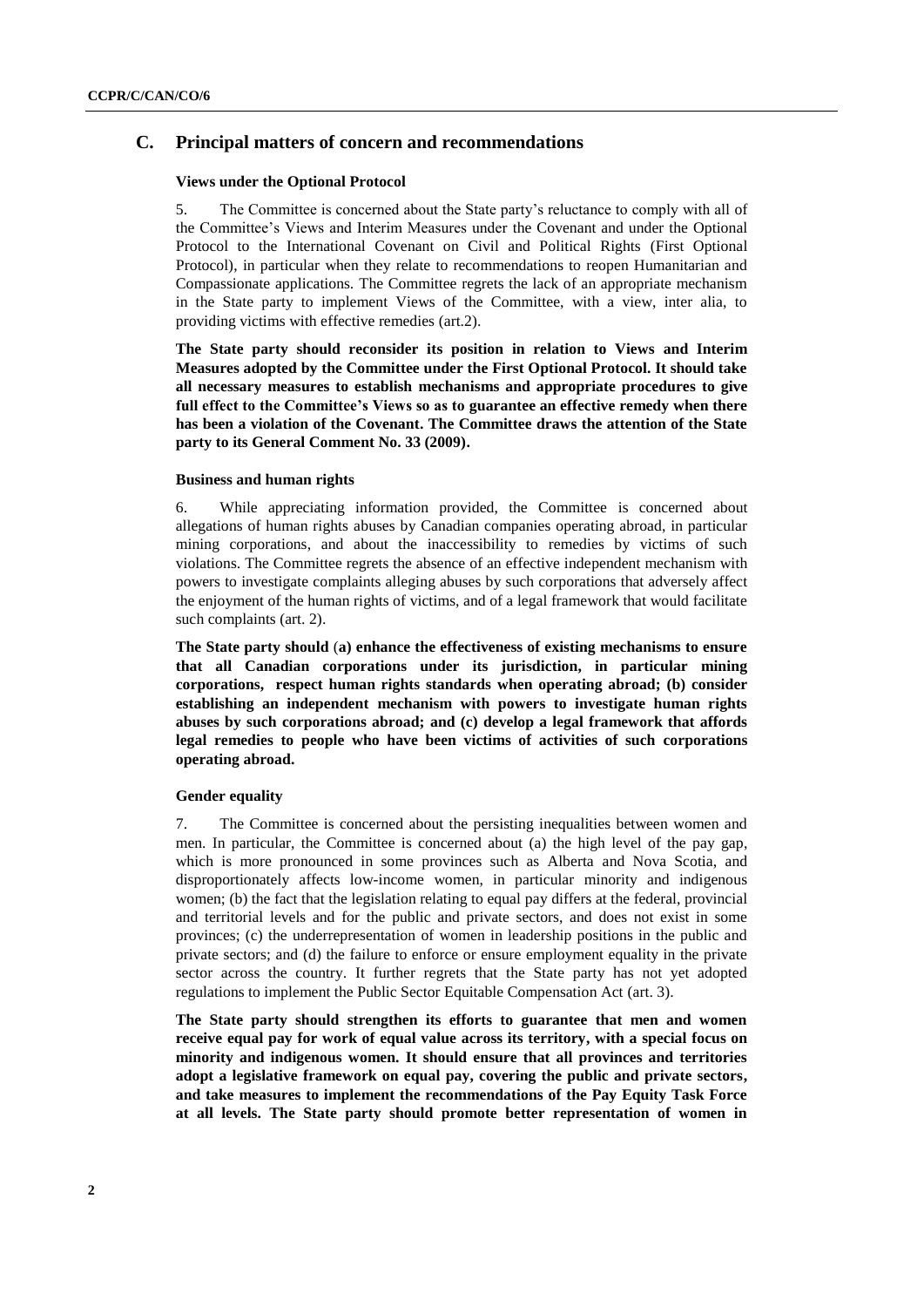**leadership positions, both in the private and public sectors, and ensure effective remedies to women who are victims of gender-based discrimination.**

#### **Violence against women**

8. The Committee is concerned about the continued high prevalence of domestic violence in the State party, in particular violence against women and girls, that mostly affects indigenous and minority women. The Committee is also concerned about reports of (a) the low number of cases reported to the police by victims; (b) the insufficiency of shelters, support services and other protective measures for victims that reportedly prevent them from leaving their violent partner; and (c) a failure to effectively investigate, prosecute, convict and punish perpetrators with appropriate penalties. The Committee is further concerned about the lack of statistical data on domestic violence, including on investigations, prosecutions, convictions, sanctions and reparation (arts. 3, 6 and 7).

**The State party should enhance its efforts to firmly combat domestic violence, including violence against women in all forms, paying particular attention to minority and indigenous women. Specifically, the State party should (a) take measures to effectively enforce its criminal legislation at the federal, provincial and territorial levels; (b) provide complaint mechanisms to victims of domestic violence, protect them from any retaliation and provide them with support at the police level; (c) investigate all reported cases, prosecute and punish those responsible with appropriate penalties; (d) increase the number of shelters, support services and other protective measures; and (e) effectively implement policies and programmes adopted at all levels, and ensure an effective application of the Victims Bill of Rights Act.** 

#### **Murdered and missing indigenous women and girls**

9. The Committee is concerned that indigenous women and girls are disproportionately affected by life-threatening forms of violence, homicides and disappearances. Notably, the Committee is concerned about the State party's reported failure to provide adequate and effective responses to this issue across the territory of the State party. While noting that the Government of British Columbia has published a report on the Missing Women Commission of Inquiry and adopted legislation related to missing persons, and that the Government of the State party is implementing the Action Plan to Address Family Violence and Violent Crimes Against Aboriginal Women and Girls, the Committee is concerned about the lack of information on measures taken to investigate, prosecute and punish those responsible (arts. 3 and 6).

**The State party should, as a matter of priority, (a) address the issue of murdered and missing indigenous women and girls by conducting a national inquiry, as called for by the Committee on the Elimination of Discrimination Against Women, in consultation with indigenous women's organizations and families of the victims; (b) review its legislation at the federal, provincial and territorial levels, and coordinate police responses across the country, with a view to preventing the occurrence of such murders and disappearances; (c) investigate, prosecute and punish the perpetrators and provide reparation to victims; and (d) address the root causes of violence against indigenous women and girls.** 

#### **Counter-terrorism**

10. The Committee takes note of the State party's need to adopt measures to combat acts of terrorism, including the formulation of appropriate legislation to prevent such acts. However, the Committee is concerned about information according to which (a) Bill C-51's amendments to the Canadian Security Intelligence Act confer a broad mandate and powers on the Canadian Security Intelligence Service to act domestically and abroad, thus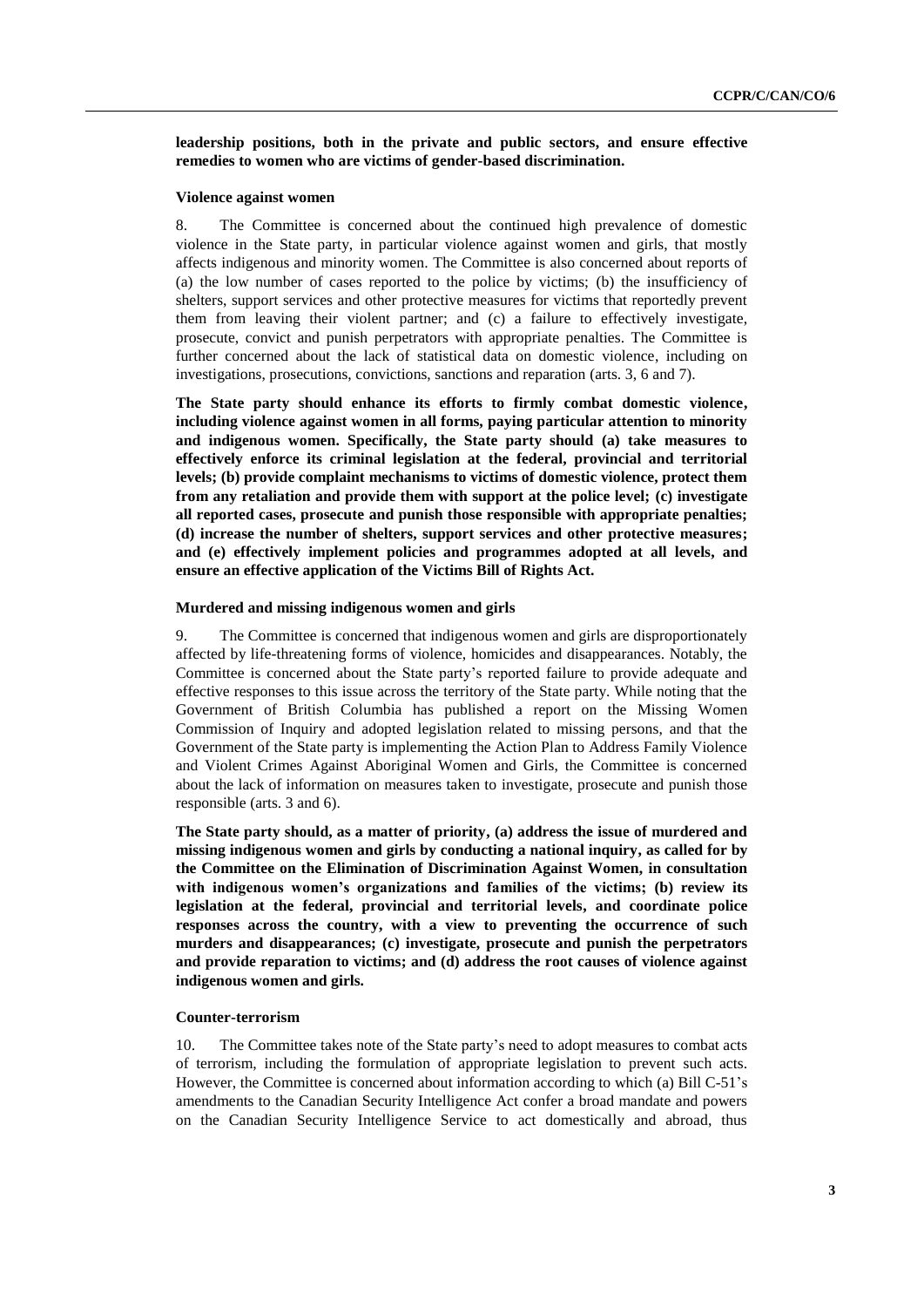potentially resulting in mass surveillance and targeting activities that are protected under the Covenant without sufficient and clear legal safeguards; (b) Bill C-51 creates, under the Security of Canada Information Sharing Act, an increased sharing of information among federal government agencies on the basis of a very broad definition of activities that undermine the security of Canada, which does not fully prevent that inaccurate or irrelevant information is shared; (c) Bill C-51 codifies a no-fly list programme without a clear procedure to inform the person concerned on its status, allowing a judicial review that may be conducted in secret, and to which the system of special advocates does apply. The Committee is also concerned about the lack of adequate and effective oversight mechanisms to review activities of security and intelligence agencies, and the lack of resources and power of existing mechanisms to monitor such activities (arts. 2, 14, 17, 19, 20, 21 and 22).

**The State party should refrain from adopting legislation that imposes undue restrictions on the exercise of rights under the Covenant. In particular, it should (a) ensure its anti-terrorism legislation provides for adequate legal safeguards and does not undermine the exercise of the rights protected under the Covenant; (b) consider revising Bill C-51 to ensure that it complies with the Covenant; (c) provide adequate safeguards to ensure that information-sharing under the Security of Canada Information Sharing Act does not result in human rights abuses; (d) establish oversight mechanisms over security and intelligence agencies that are effective and adequate, and provide them with appropriate powers as well as sufficient resources to carry out their mandate; (e) provide for judicial involvement in the authorization of surveillance measures; and (f) establish a clear procedure that allows persons placed on the no-fly list to be promptly informed and able to challenge such a decision through judicial review, with the legal assistance of counsel.**

#### **Excessive use of force during protests and police accountability**

11. The Committee is concerned about reports of the excessive use of force by law enforcement officers during mass arrests in the context of protests at the federal and provincial levels, with particular reference to indigenous land-related protests, G-20 protests in 2010 as well as student protests in Quebec in 2012. The Committee is also concerned about reports that complaints are not always promptly investigated and that the sanctions imposed are of a lenient nature. While noting efforts by the State party to establish oversight and accountability mechanisms to investigate serious incidents involving the police at the federal, provincial and territorial levels, the Committee is concerned about reports of the lack of effectiveness of such mechanisms. The Committee regrets the lack of statistical data on all complaints, investigations, prosecutions, convictions and sanctions imposed on police officers at all levels (art. 7).

**The State party should strengthen its efforts to ensure that all allegations of illtreatment and excessive use of force by the police are promptly and impartially investigated by strong independent oversight bodies with adequate resources at all levels, and that those responsible for such violations are prosecuted and punished with appropriate penalties.** 

#### **Immigration detention, asylum-seekers and non-refoulement**

12. The Committee is concerned that individuals who enter onto the territory of the State party irregularly may be detained for an unlimited period of time and that, under section 20.1 (1) of the Immigration and Refugee Protection Act, any migrant and asylum-seeker designated as an "irregular arrival" would be subject to mandatory detention until the asylum-seeker's status is established, and would not enjoy the same rights as those who arrive "regularly". The Committee is also concerned that individuals who are nationals of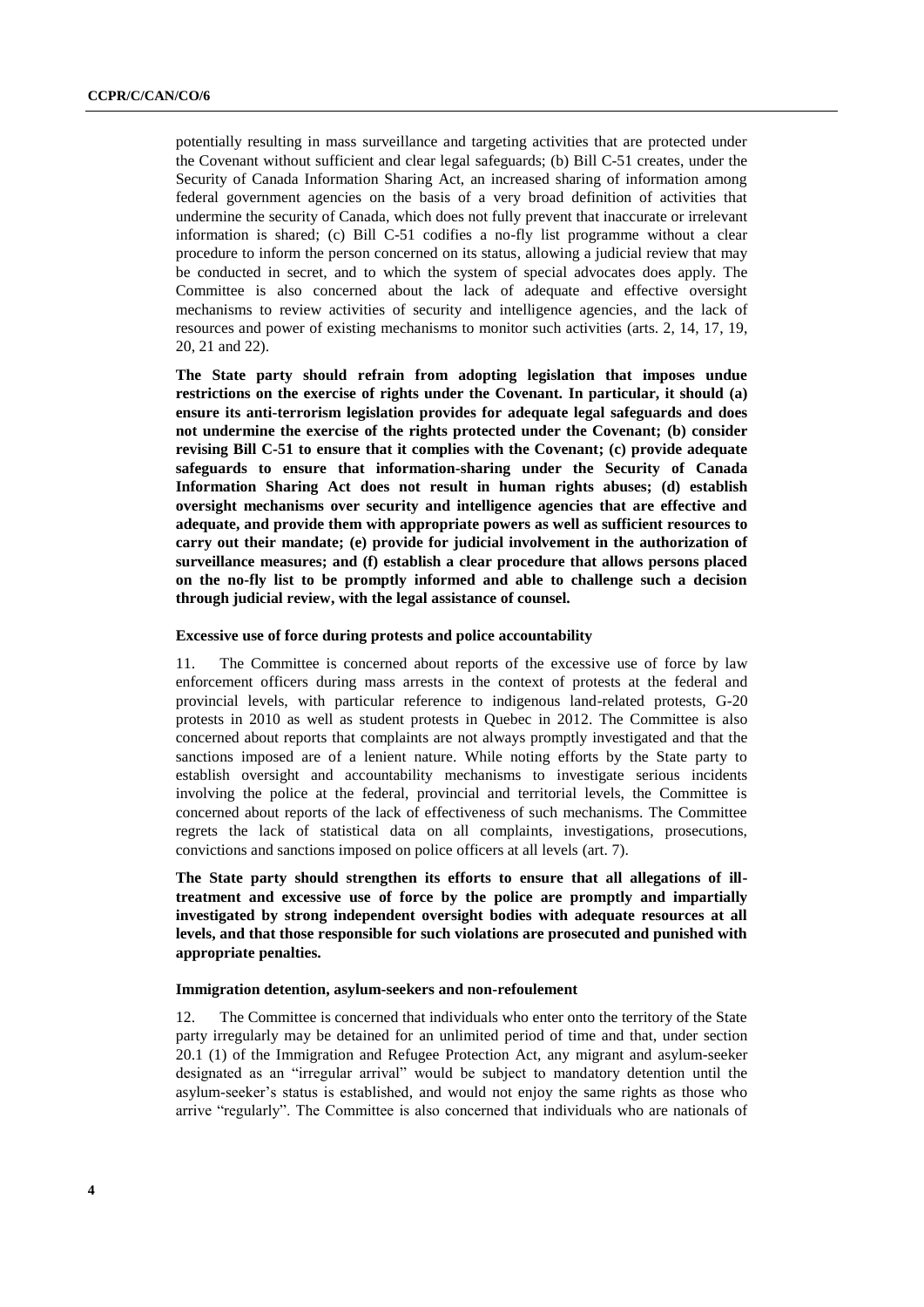Designated Countries of Origin are denied an appeal hearing against a rejected refugee claim before the Refugee Appeal Division and are only allowed judicial review before the Federal Court, thus increasing the risk that those individuals may be subjected to refoulement. The Committee is further concerned about the 2012 cuts to the Interim Federal Health Program, which has resulted in many irregular migrants losing access to essential health-care services (arts. 2, 7, 9 and 13).

**The State party should refrain from detaining irregular migrants for an indefinite period of time and should ensure that detention is used as a measure of last resort, that a reasonable time limit for detention is set, and that non-custodial measures and alternatives to detention are made available to persons in immigration detention. The State party should review the Immigration and Refugee Protection Act in order to provide refugee claimants from "safe countries" with access to an appeal hearing before the Refugee Appeal Division. The State party should ensure that all refugee claimants and irregular migrants have access to essential health-care services, irrespective of their status.**

13. The Committee is concerned that subsection 115 (2) of the Immigration and Refugee Protection Act provides for two exceptions to the principle of non-refoulement which may result in deporting migrants that are at risk in their country of origin. The Committee is also concerned about reports that individuals under the security certificate mechanism may be subject to deportations when due process guarantees are limited. In such cases, judicial review may take place in secret and the special advocates appointed to assist individuals cannot independently and properly seek evidence on behalf of their clients, because the Court can be requested to withhold information and evidence by the Minister of Public Safety and Emergency Preparedness or the Minister of Citizenship and Immigration under Bill C-51. The Committee is further concerned that Bill C-60 may prevent certain individuals from applying for protection on the basis of crimes committed, thus posing a risk of refoulement (arts. 2, 9 and 13)*.*

**The State party should consider amending subsection 115 (2) of the Immigration and Refugee Protection Act to fully comply with the principle of non-refoulement. The State party should also ensure that the application of the security certificate is not detrimental to the rights protected under the Covenant, does not result in unlawful deportations, and should allow special advocates to seek all evidence that may be necessary to represent their clients. The State party should reconsider Bill C-60 to ensure that all individuals in need of protection may apply to have their requests appropriately examined.**

#### **Prison conditions**

14. The Committee is concerned about (a) the high level of overcrowding in some detention facilities in the State party; (b) the many cases of administrative or disciplinary segregation, sometimes for long periods of time, including of detainees with mental illness; (c) reports of insufficient medical support to detainees with serious mental illness; (d) reported suicides in detention, in particular among indigenous inmates; and (e) lack of information on the impact of the Mental Health Strategy within the Correctional Service of Canada (art. 10).

**The State party should take appropriate measures to effectively reduce overcrowding in detention facilities, including by increasing the use of alternative means of detention. It should also effectively limit the use of administrative or disciplinary segregation as a measure of last resort for as short a time as possible and avoid such confinement for inmates with serious mental illness. The State party should effectively improve access to, and the capacity of, treatment centres for prisoners with mental health issues at all levels.**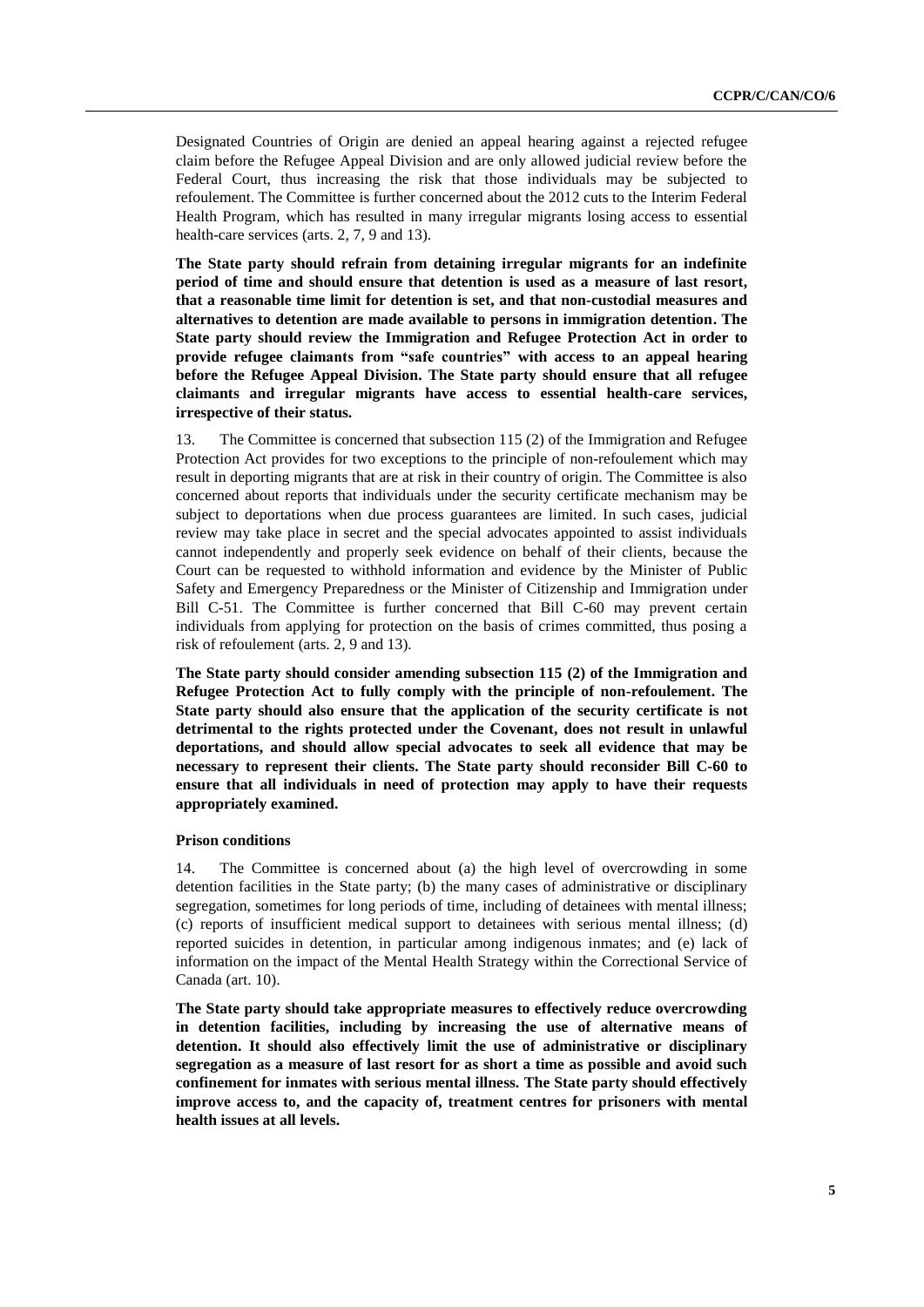#### **Freedoms of expression, peaceful assembly and association**

15. While noting explanations provided by the State party, the Committee is concerned about reports of increased repression of mass protests in the State party, such as those which occurred during the G-20 summit in Toronto in 2010, and in Quebec in 2012, and the disproportionate number of arrests of participants. The Committee is also concerned by the level of apprehension within a broad sector of civil society about the State party's current policies in the areas of political, social and human rights advocacy. The Committee is further concerned at the ambit of section 149.1 of the Income Tax Act relating to donations to non-governmental organizations registered as charities whose activities are considered as political activities when they relate to the promotion of human rights (arts.19, 21 and 22).

**The State party should renew its traditional commitment to the promotion and protection of the exercise of freedom of assembly, association and expression. It should take all appropriate measures to avoid unnecessary obstacles and restrictions, legally or in practice, against the activities of civil society organizations. The State party should effectively protect the exercise of the freedom of peaceful assembly and avoid restrictions that are not proportionate. The State party should take measures to ensure that the application of section 149.1 of the Income Tax Act does not result in unnecessary restrictions on the activities of non-governmental organizations defending human rights. The State party should consider developing a well-structured dialogue with civil society and indigenous peoples, to restore confidence in the State party's commitment in this area.**

#### **Indigenous lands and titles**

16. While noting explanations provided by the State party, the Committee is concerned about reports of the potential extinguishment of indigenous land rights and titles. It is concerned that land disputes between indigenous peoples and the State party which have gone on for years impose a heavy financial burden in litigation on the former. The Committee is also concerned about information that indigenous peoples are not always consulted, to ensure that they may exercise their right to free, prior and informed consent to projects and initiatives concerning them, including legislation, despite favourable rulings of the Supreme Court (arts. 2 and 27).

**The State party should consult indigenous people to (a) seek their free, prior and informed consent whenever legislation and actions impact on their lands and rights; and (b) resolve land and resources disputes with indigenous peoples and find ways and means to establish their titles over their lands with respect to their treaty rights.**

#### **Indian Act**

17. While noting the position of the State party, the Committee is concerned about the slow application of the 2011 Gender Equity in Indian Registration Act, which amends the Indian Act, to remove reported lasting discriminatory effects against indigenous women, in particular regarding the transmission of Indian status, preventing them and their descendants from enjoying all of the benefits related to such status (arts. 2, 3 and 27).

**The State party should speed up the application of the 2011 Gender Equity in Indian Registration Act and remove all remaining discriminatory effects of the Indian Act that affect indigenous women and their descendants, so that they enjoy all rights on an equal footing with men.**

#### **Overrepresentation in criminal justice and access to justice for indigenous peoples**

18. The Committee is concerned at the disproportionately high rate of incarceration of indigenous people, including women, in federal and provincial prisons across Canada. The